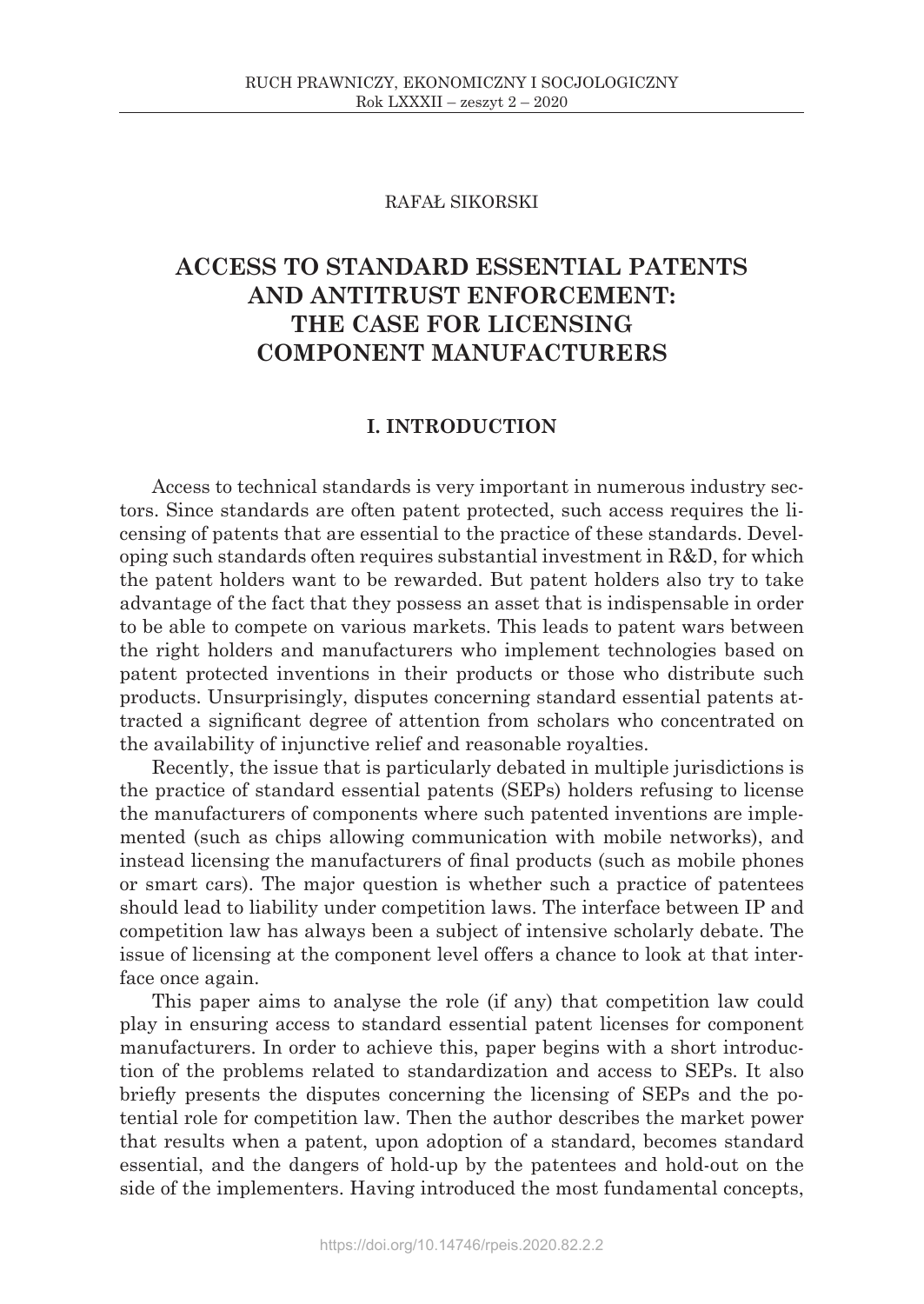the author moves to analysing refusals to license as a form of exclusionary conduct capable of harming competition. Section 6 of the paper exclusively assesses refusals to license component manufacturers from the perspective of competition law. Finally, the author presents conclusions that can be drawn from the research conducted.

### **II. TECHNOLOGICAL STANDARDS, STANDARD-SETTING AND STANDARD ESSENTIAL PATENTS**

Technical standards play an important role in the modern economy. They are present in numerous industries. However, it is likely that standardization has been nowhere more important than in the Information and Communication Technology (ICT) market. Standards such as 4G, 3G, WiFi, Bluetooth or USB are commonly used around the world. The benefits that come with technical standardization can hardly be overestimated. Standards enable the interoperability of devices, often manufactured by market competitors.<sup>1</sup> They also encourage further investment in the development of technologies that build upon access to standards.<sup>2</sup> Standardization in the telecommunications sector not only allowed mobile telecommunication networks to be built, but also, by allowing for the transmission of large sets of data, enabled the creation of numerous new platforms and services, most notably in the transportation, media and entertainment sectors.3 The ubiquitous application of technical standards will be even more visible with the rise of 5G networks and the Internet of Things (IoT).4

Standards are developed through the cooperation of numerous market participants which takes place within standard development organizations, (SDOs).5 Within such organizations participants agree upon the technical specifications of a given standard.<sup>6</sup> Modern standards are frequently quite complicated and various parts of those standards are protected by the patents held by numerous patent holders.<sup>7</sup> The proprietary nature of modern technical standards may be problematic. Patents that concern technical standards are after all exclusive rights that may be used by rights holders to extract excessive royalties and other unfair terms from standard implementers or – in more extreme cases – even to block access to markets where a given standard is implemented. SDOs, which are interested in the success of standardization and in the wide adoption of their standards, are well aware of these dangers. For that purpose, since the first half of the twentieth century SDOs have re-

 $1$  Contreras (2018): 1; Regibeau, de Cornick, Zenger (2016): 5.

<sup>2</sup> Pohlmann, Blind (2016): 6.

<sup>3</sup> Teece (2019): 15.

<sup>4</sup> Gupta (2019): 29–30.

<sup>5</sup> Biddle (2018): 17–28.

<sup>6</sup> Gupta (2018): 33–34.

<sup>7</sup> Pohlmann, Blind (2016): 10–35.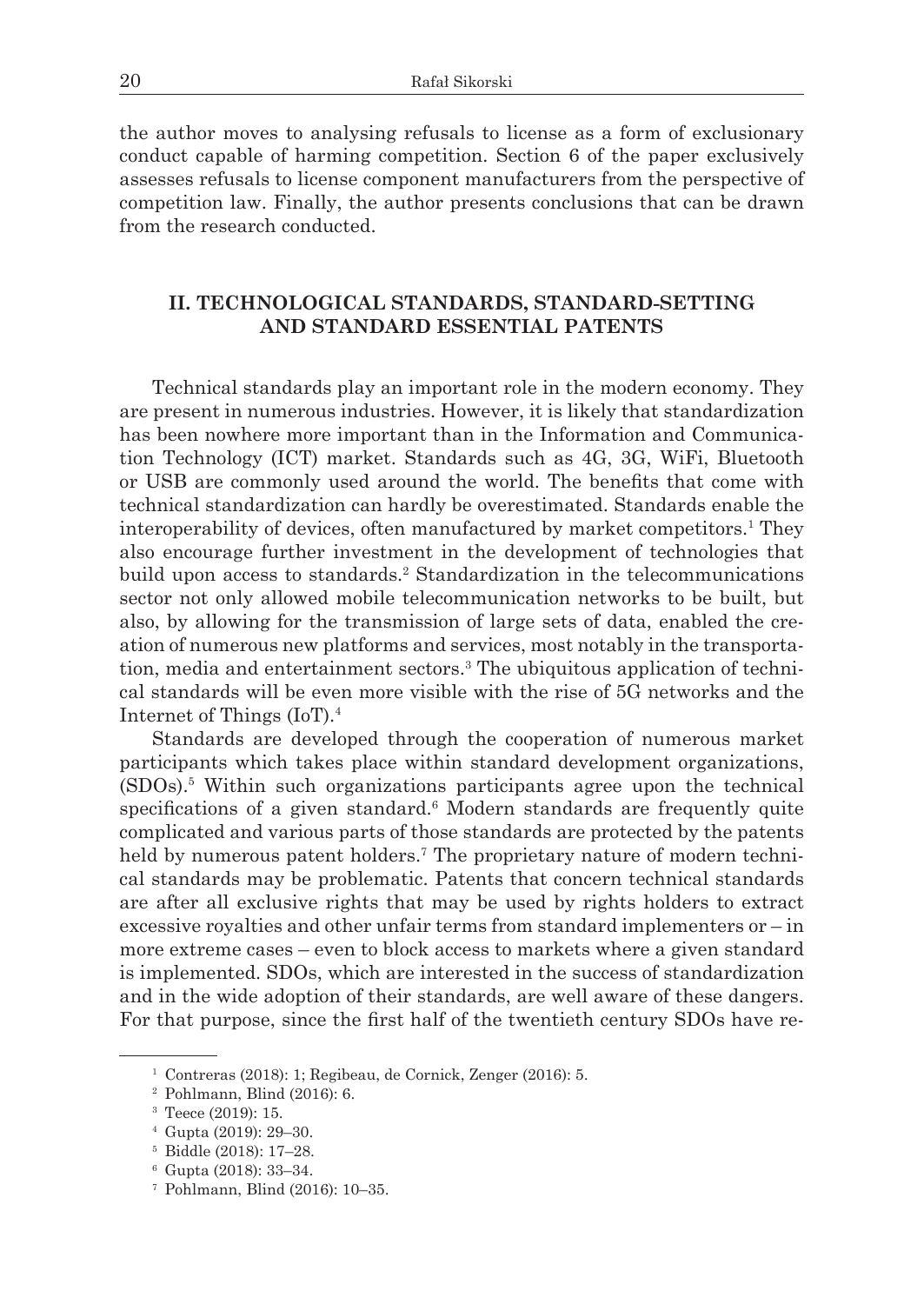quired the holders of patents essential to the practice of a given standard to disclose their patents or patent applications that may concern that standard and also to commit themselves to licensing their patents to all potential licensees on fair, reasonable and non-discriminatory (FRAND) terms.<sup>8</sup>

Access to standard technologies is a perquisite for presence on those markets where standards are implemented. In the world of IoT, consumers expect their mobiles as well as numerous other products, ranging from autonomous cars to home devices, to comply with such standards.9 In the case of proprietary standards, which account for the majority of widely used technical standards, access to such technologies requires obtaining rights to practice inventions protected by SEPs. In practice this means that anyone who intends to implement a given technological standard must conclude licensing agreements with SEP holders. Given the complexity of standards today, this might require concluding quite a significant number of SEP licensing agreements. SEP holders are thus the gatekeepers to markets where standards are implemented.

### **III. DISPUTES CONCERNING ACCESS TO SEPs: THE ROLE OF COMPETITION LAW**

Unsurprisingly, there has been quite a significant amount of litigation concerning the terms of SEP licenses around the world. Indeed, the implementers and technology developers seem to have potentially conflicting interests. Standard implementers are interested primarily in paying as little as possible for the rights to use SEP-protected technologies.<sup>10</sup> They often claim that SEP holders take advantage of the fact that implementers have usually already incurred significant investment costs and that they may no longer switch to third party technologies. All this leads to the SEP holders being in a position to demand unfair and unreasonable licensing terms, including excessive royalty rates.<sup>11</sup> Technology developers, on the other hand, not unexpectedly claim that in order to maintain conditions favourable to innovation, they must be in a position to extract royalties that could cover their R&D costs and thus maintain incentives for further innovation.<sup>12</sup>

So far both litigation and legal literature has concentrated on the ability of the SEP holders to obtain injunctive relief in patent infringement disputes with standards implementers. Courts in various jurisdictions have quite consistently limited the availability of injunctions against SEP implementers when SEP holders made a commitment to an SDO to license on FRAND terms and the implementers were willing to negotiate an SEP licensing agreement

<sup>8</sup> Gupta (2018): 35–36.

<sup>9</sup> Pohlmann, Blind (2018): 6.

<sup>10</sup> Barnett (2019): 55.

<sup>11</sup> Barnett (2019): 54.

 $12$  Teece (2019): 16.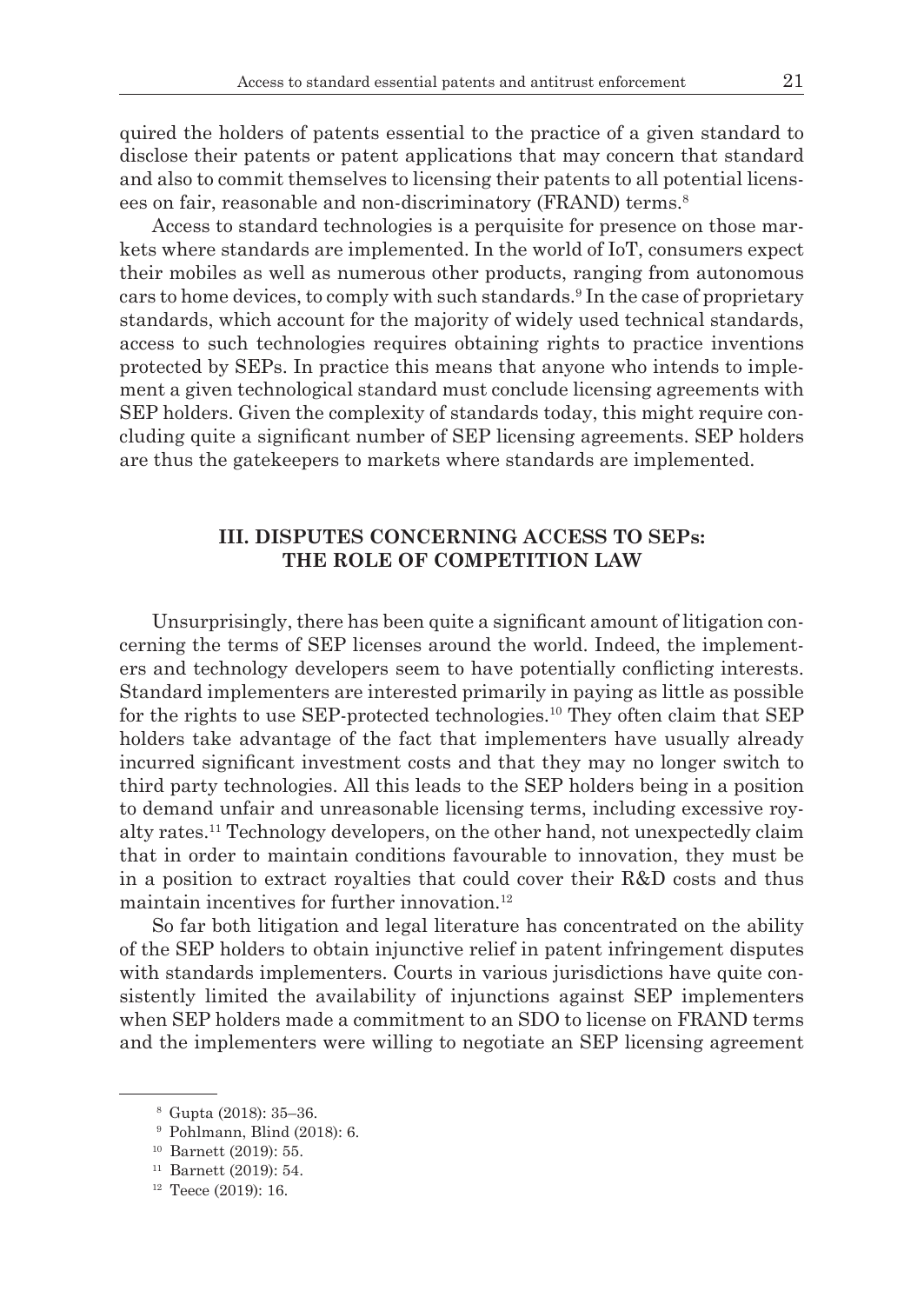in good faith.13 This effectively deprived the SEP holders of a powerful tool of threatening the implementers willing to conclude a license with an injunction in order to obtain more favourable licensing terms, particularly higher royalties. Additionally, courts and scholars have also tried to establish what the fair, reasonable and non-discriminatory licensing terms are. Thus, the balance between the interests of implementers and technology developers has been in principle achieved through a flexible rather than rigid approach towards injunctions, in particular the approach that includes (some sort of) proportionality as a governing principle for patent remedies, as well as through the interpretation of FRAND commitments made by SEP holders in the context of standard setting process.

Recent developments in numerous jurisdictions have shown growing reliance on competition  $law^{14}$  as a means of policing SEP holders' abusive conduct. This is particularly the case with respect to the patentees' practice of refusing to license SEPs to manufacturers that produce components (such as chips responsible for wireless communications) and instead licensing manufacturers of final products (such as mobile phones or cars). Such refusals are seen as exclusionary conduct capable of restricting or eliminating the competition. Refusals to conclude licensing agreements for the use of SEPs with component (chip) manufacturers resulted in competition proceedings by the competition authorities in South Korea,<sup>15</sup> Taiwan,<sup>16</sup> China<sup>17</sup> and more recently also in the United States, in the now famous *FTC v. Qualcomm* case.18

Competition law is certainly a powerful tool, the application of which is capable of influencing the conduct of both standards implementers and those who are holders of standard essential patents. Competition authorities usually have the power to demand that market participants cease certain conduct (they may either seek injunctions against certain practices by SEP holders in the courts or issue such injunctions themselves) as well as to impose fines when they find the conduct to have violated competition rules. Those who

<sup>13</sup> See, among others: Siebrasse et al. (2019): 134; Contreras et al. (2019): 171–190; Sikorski (2018): 242–245.

<sup>&</sup>lt;sup>14</sup> In the article the terms 'antitrust law' and 'competition law' are used interchangeably  $$ when discussion turns to EU law, the latter term is preferred, whereas when the discussion concentrates on US law, the term 'antitrust law' is used. 15 Korea Fair Trade Commission Decision from 21 December 2016 imposing remedial orders

against Qualcomm Inc. and two of its affiliates. The decision was upheld on 4 December 2019 by the Seoul High Court.<br><sup>16</sup> Taiwan Fair Trade Commission Decision from 11 October 2017 imposing, among others,

a monetary fine on Qualcomm Inc. The case was later settled between the TFTC and Qualcomm Inc.

<sup>&</sup>lt;sup>17</sup> National Development and Reform Commission decision from 10 February 2015 imposing administrative penalty against Qualcomm Inc.<br><sup>18</sup> US District Court Northern District of California, *Federal Trade Commission v. Qual-*

*comm Inc.*, Case No. 17-CV-00220-LHK. The decision of the District Court was appealed to the Court of Appeals for the 9th Circuit (9th Cir.). The paper was submitted prior to the Court of Appeals for the 9th Circuit giving its judgement in *Federal Trade Commission v. Qualcomm Inc.*, Case No. 19-16122, and does not include the discussion of that decision.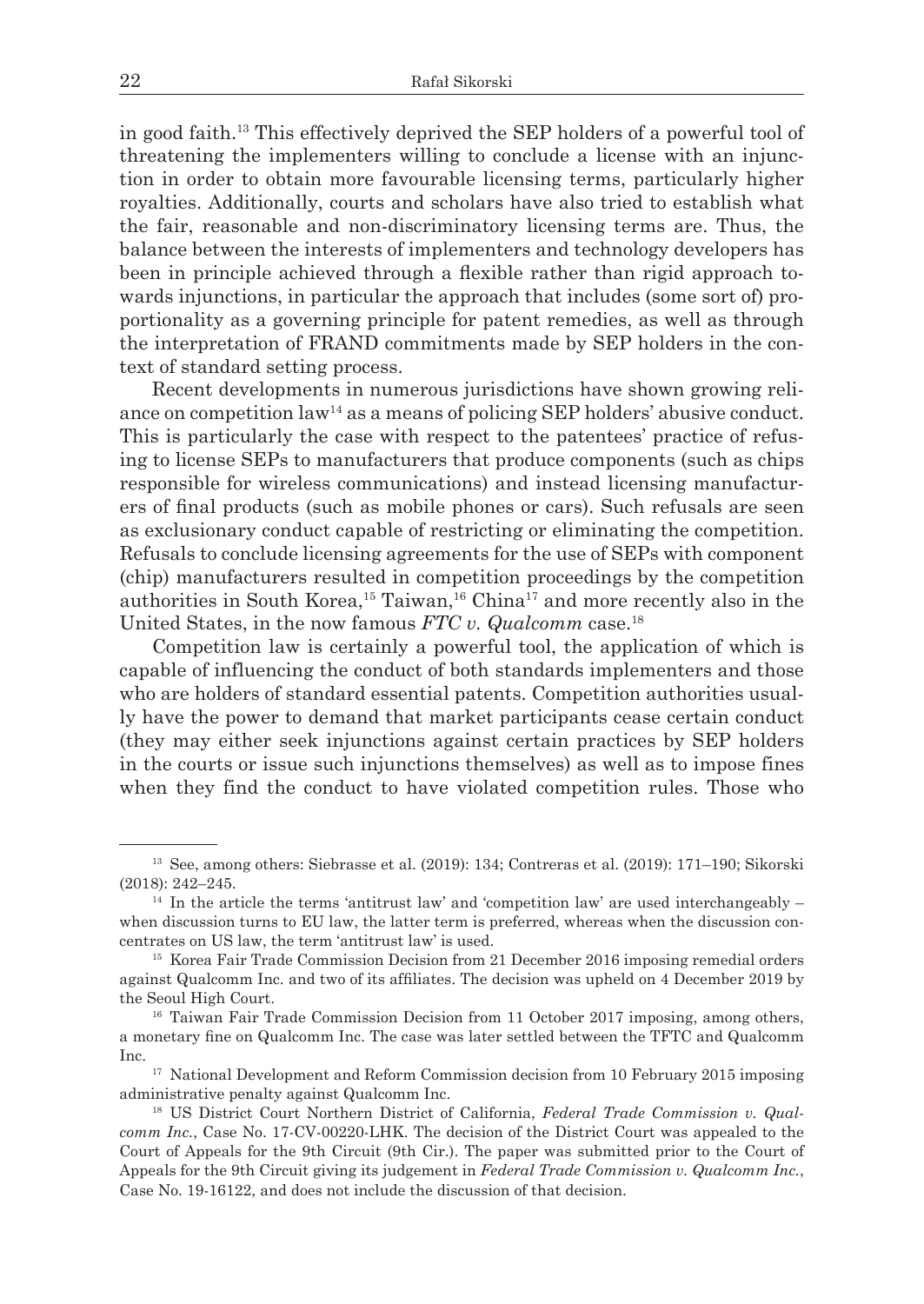have suffered as a result of anticompetitive practices may demand damages and, in some jurisdictions such as the US, even treble damages.

This rather severe nature of sanctions for infringements of competition law requires a cautious application of such rules to the exercise of intellectual property rights, including patents. In particular, the application of competition law should not undermine the incentives for innovation that lie at the foundation of patent law. Patent law encourages innovation by granting exclusive rights for a limited period. By doing so, patent law also encourages innovation with regard to existing patents. The exercise of patent rights however is not immune from scrutiny under competition law, which forms a framework within which the exercise of all rights, including patents, takes place. In fact, there seems to be quite a broad consensus today that the two bodies of law have similar goals. Both encourage dynamic competition, namely competition through innovation. Patent law, in particular, provides for exclusive rights and encourages innovation by the replacement of older products with new ones. From a competition law perspective, dynamic competition results in new products capable of better satisfying the needs of consumers.

### **IV. SEPs AND MARKET POWER: THE HOLD-UP AND HOLD-OUT DILEMMAS**

It should not be surprising that exercise of standard essential patents comes under the scrutiny of competition law. Patents as such do not grant market power just by virtue of being exclusive rights. SEPs are different, however, once a standard is adopted, the ability to compete on the market depends upon access to such a standard, and if that standard is protected by patent rights, such access requires a license. Clearly, the position of the patentee changes with the adoption of a standard that includes a patented invention. Prior to standard setting there usually are competing alternatives to the patented invention.19 The market power of the patentee is constrained by other technologies. But when the standard is adopted, and when there are no viable alternatives to that standard, the negotiating position of the patentee *vis a vis* third party implementer radically changes. $20$ 

It is precisely because SEP holders obtain market power as a result of standardization that a hold-up problem may occur. Patent hold-up refers to a situation where the patentee may delay the conclusion of a licensing agreement until his demand for royalties which exceed the value of the licensed invention is met.<sup>21</sup> Lacking alternatives, implementers are locked-in to a given technology. Often, they also incur substantial costs resulting from the implementation of those technologies. These costs would be lost if the implementer

<sup>19</sup> Hovenkamp (2019): 6.

<sup>20</sup> Hovenkamp (2019): 6–7.

 $21$  Lemley, Shapiro (2007): 1993.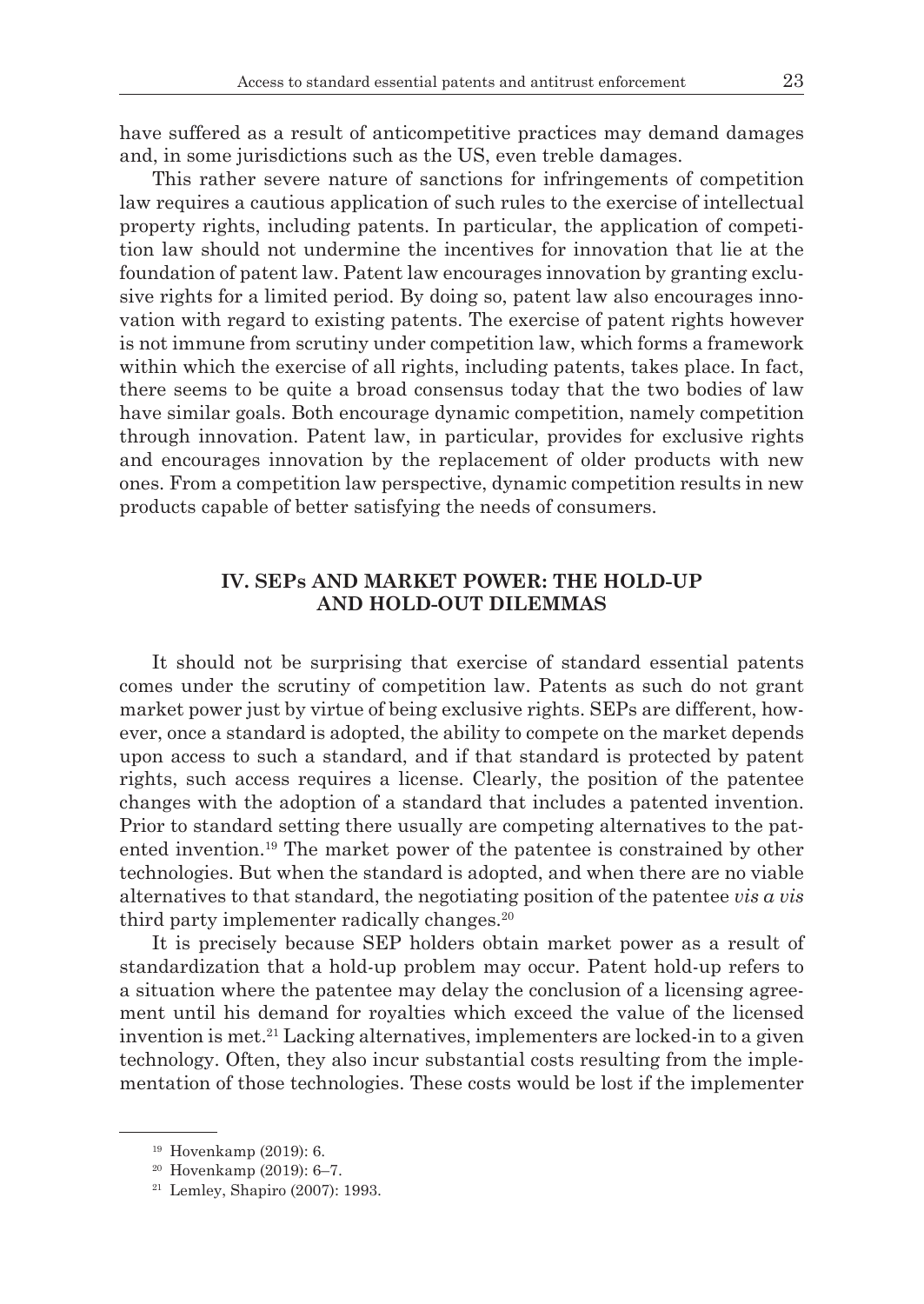had to abandon practicing a standard.<sup>22</sup> In such circumstances, facing exit from the market and substantial sunk costs, implementers are usually willing to accept even excessively high royalties. Such excessive royalties are later reflected in product prices. Consequently, consumers end up paying more for their products. This in turn may reduce the overall consumer welfare.

The existence of hold-up has been subject to severe criticism in legal and economic literature. Critics usually claim that no evidence of the existence of hold-up has been presented.<sup>23</sup> In fact, claim the critics, the overall prices for standard compliant products have gone down. Neither has there been a significant royalty stacking problem, because the overall royalty burden has been maintained within reasonable limits of the overall price for the standard compliant products. Critics point to empirical studies which state that the overall royalty burden is around low to mid-single digit numbers.<sup>24</sup> Barnett also suggest that in fact SEP holders are generally repeat players, thinking about their profits in the long term perspective which includes taking into account the fact that by charging excessive royalties they might be punished by implementers not willing to implement their technologies in the future. This long term perspective disciplines the royalty claims made by patentees.<sup>25</sup> Delrahim – also critical of hold-up – rejects the idea that higher prices reveal the existence of a competition law problem and is rather willing to treat such prices as an indicator of a product's success, resulting from its superiority over its alternatives.26

However, the belief that hold-up does not exist is contradicted by numerous disputes over royalty rates. Such disputes point to an existing gap between the initial demands by SEP holders and the amounts of royalties finally awarded by the courts, not only in the US but also in the EU and Asia.<sup>27</sup> It is not difficult to imagine that without a flexible approach towards injunctive relief SEP holders would be in a position to extract significantly higher royalty rates, as the implementers would either accept them or otherwise would be forced to exit the market.

Hold-up sceptics refer to the phenomenon of hold-out. Hold-out strategies will vary, depending on the type of implementer. Some implementers hope that they will not be caught. In the case of larger enterprises, a hold-out describes a strategy of an implementer to withhold payment of royalties in order to obtain lower rates.<sup>28</sup> Recently, Delrahim pointed to collective hold-out,

- <sup>25</sup> Barnett (2019): 55.
- <sup>26</sup> Delrahim (2018): 8.

<sup>22</sup> Lemley, Shapiro (2007): 1993.

<sup>23</sup> Barnett (2019): 55.

<sup>24</sup> Barnett (2019): 54.

<sup>&</sup>lt;sup>27</sup> The letter by 77 former government enforcement officials and professors of law, economics, and business to Assistant Attorney General Makan Delrahim, 17 May 2018. The text of the letter is available at: <https://law.rutgers.edu/f/mc-05-18-2018.pdf>. The authors referred to a number of cases where the courts have awarded royalties which constituted only a fraction of what the patentees initially demanded. 28 Barnett (2019): 55; Delrahim (2017): 5.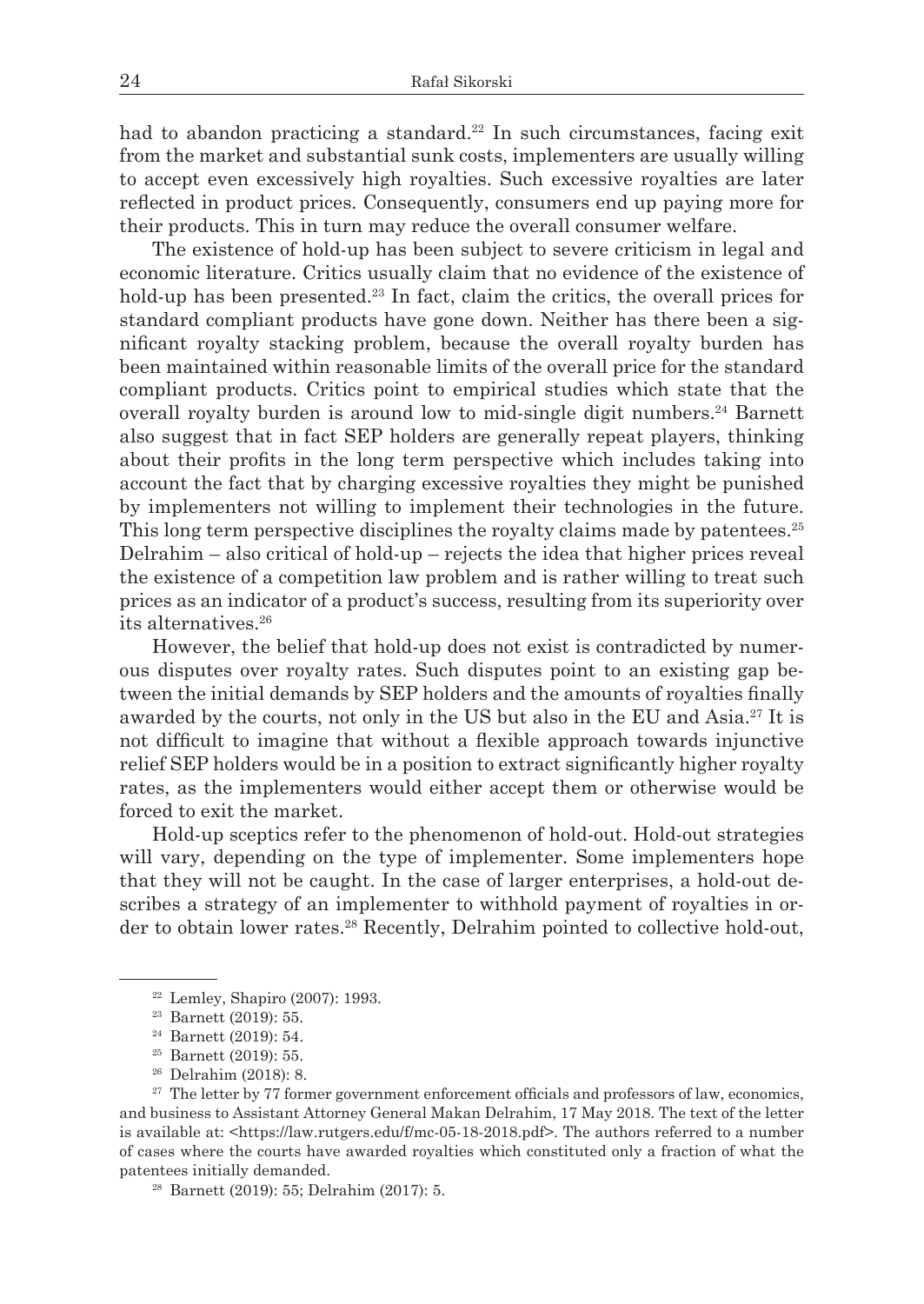which is a hold-out strategy where the implementers jointly exert power (buyers' power) to effectively lower the royalties due.29

Successfully addressing concerns resulting from both hold-up and holdout depends largely on how the remedies are structured, and particularly how injunctive relief in patent law is structured. When administering patent remedies allows for flexibility, it is very unlikely that SEP holders could threaten SEP implementers with injunctive relief to obtain higher royalties. As long as there is willingness to conclude a license on the part of the implementer, SEP holders should be held to their FRAND promises and injunctive relief should be denied. Similarly, the potential for hold-out is small when an implementer is required to act expeditiously and without unnecessary delay when negotiating a license.30

## **V. REFUSALS TO LICENSE SEPs AS EXCLUSIONARY CONDUCT**

Since having access to a technical standard is necessary for market participants to compete on product markets where standards are implemented, the refusal to license a SEP leads to a situation where an implementer infringes a SEP holder's patent. In this case, manufacturing and the sale of a product incorporating a patented invention could lead to liability for patent infringement, including injunctive relief, damages and, in jurisdictions where that is possible, also disgorgement of profits. Thus, refusal to license may result in market foreclosure, it may result in less competition on downstream product markets where standards are implemented, both in terms of price competition, but also and more importantly, less competition with respect to innovation that builds on access to standard technologies.

Refusal to license a SEP may be unconditional.<sup>31</sup> In this case, a patentee simply refuses to license. A SEP holder may be especially interested in doing this when they are present on the downstream product market where the technology is implemented. Here, no licensing conditions are even specified by the SEP holder. In practice, SEP holders rarely employ such a blatantly exclusionary conduct. More frequently, SEP holders specify licensing conditions in a licensing offer. However, these conditions are either so restrictive, excessive, or sometimes clearly infringing competition laws, $32$  that they cannot be regarded as meeting the requirements resulting from FRAND commitments made by SEP holders in the standard-setting process and thus need not be accepted by implementers.

In many jurisdictions, courts have been able to deal with patent disputes concerning SEP licensing by resorting to contract laws and patent remedies

<sup>29</sup> Delrahim (2017): 5.

 $30$  Sikorski (2018): 47–49.<br> $31$  Hovenkamp (2019): 11.

<sup>32</sup> Hovenkamp (2019): 15.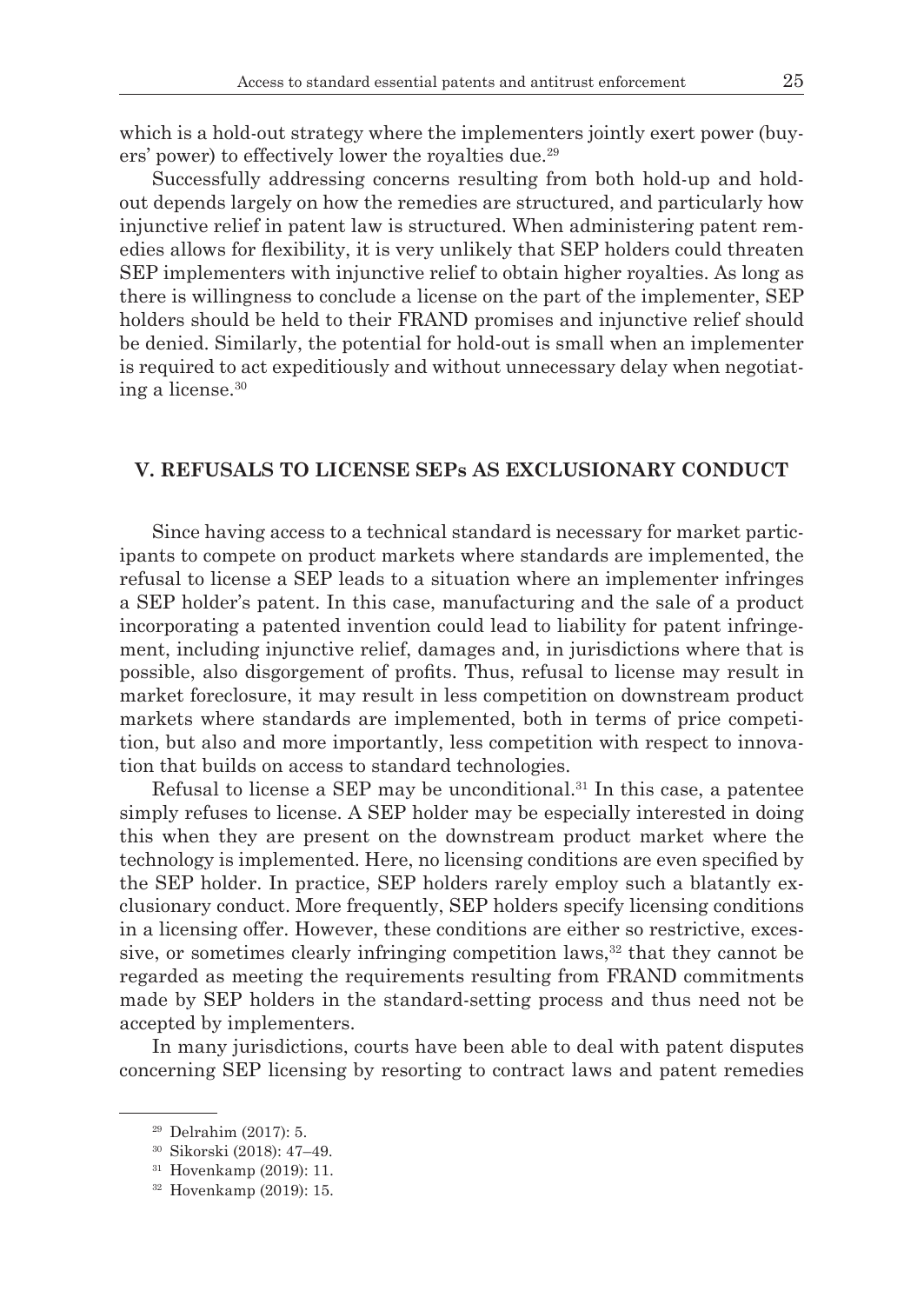in order to deny injunctive relief against implementers willing to conclude a licensing agreement on FRAND terms. In such cases, courts ordered payment of royalties instead of granting injunctions.<sup>33</sup> In Germany, where patent law did not envisage flexibility in the application of injunctive relief in patent disputes, $34$  courts have resorted to competition law as a defence against a patentee's demands for injunctive relief.35 Effectively, at least with respect to SEPs, German courts now offer protection against patentees who wish to enforce their patents against standard implementers willing to conclude a license on FRAND terms.

In *Huawei v. ZTE* the dispute concerned one of the Huawei's patents which was necessary to use LTE technology.<sup>36</sup> Because the parties to the dispute could not agree on the terms of the FRAND license, Huawei finally sued ZTE in the Dusseldorf court in order to obtain an injunction. ZTE claimed that by demanding an injunction Huawei had abused the dominant position it held on the technology market. The CJEU recognized the right of the patentee to injunctive relief, but stated that in the case of standard essential patents when the implementer is willing to conclude a licensing agreement, the patentee should not be able to obtain an injunction.

The CJEU provided a framework to assess whether the licensee is willing to conclude a licensing agreement and whether the licensor is willing to license on FRAND terms.37 The framework provides for a balanced procedure for negotiations that aims to protect both the interests of the licensors and the licensees. This is achieved by requiring the patentee to specify which SEPs are implemented by the implementer, allowing the implementer to assess whether indeed a given SEP is valid and implemented. Thus, implementers are protected against vaguely formulated notices often used by patent assertion entities. The SEP holder is also required, at the request of the implementer, to present a licensing offer which should include royalty rates and also explain how these rates were calculated. The licensing offer should also be non-discriminatory. The CJEU also requires that the parties negotiate in good faith and act promptly. If the dispute as to the contractual terms cannot be resolved amicably, the parties should agree to an independent third-party determination.

The procedure for negotiations of a SEP license protects both against hold-up and hold-out. The practice of the German courts shows that the negotiation framework as devised by the CJEU works well in practice.38 While a patentee is not able to obtain an injunction unless it offers a SEP license on FRAND terms, the implementer is not able to delay negotiations because it risks its behaviour being found in breach of the obligation to negotiate in good faith.

<sup>33</sup> Contreras et al. (2019): 160–201.

<sup>34</sup> Risse (2018): 63.

<sup>35</sup> Risse (2018): 74–79; Contreras et al. (2019): 177–183.

<sup>36</sup> C-170/13 *Huawei Technologies v. ZTE*, ECLI:EU:C:2015:477: para. 21–27. 37 C-170/13 *Huawei Technologies v. ZTE*: para. 60–68. 38 Risse (2018): 74–79; Contreras et al. (2019): 177–183.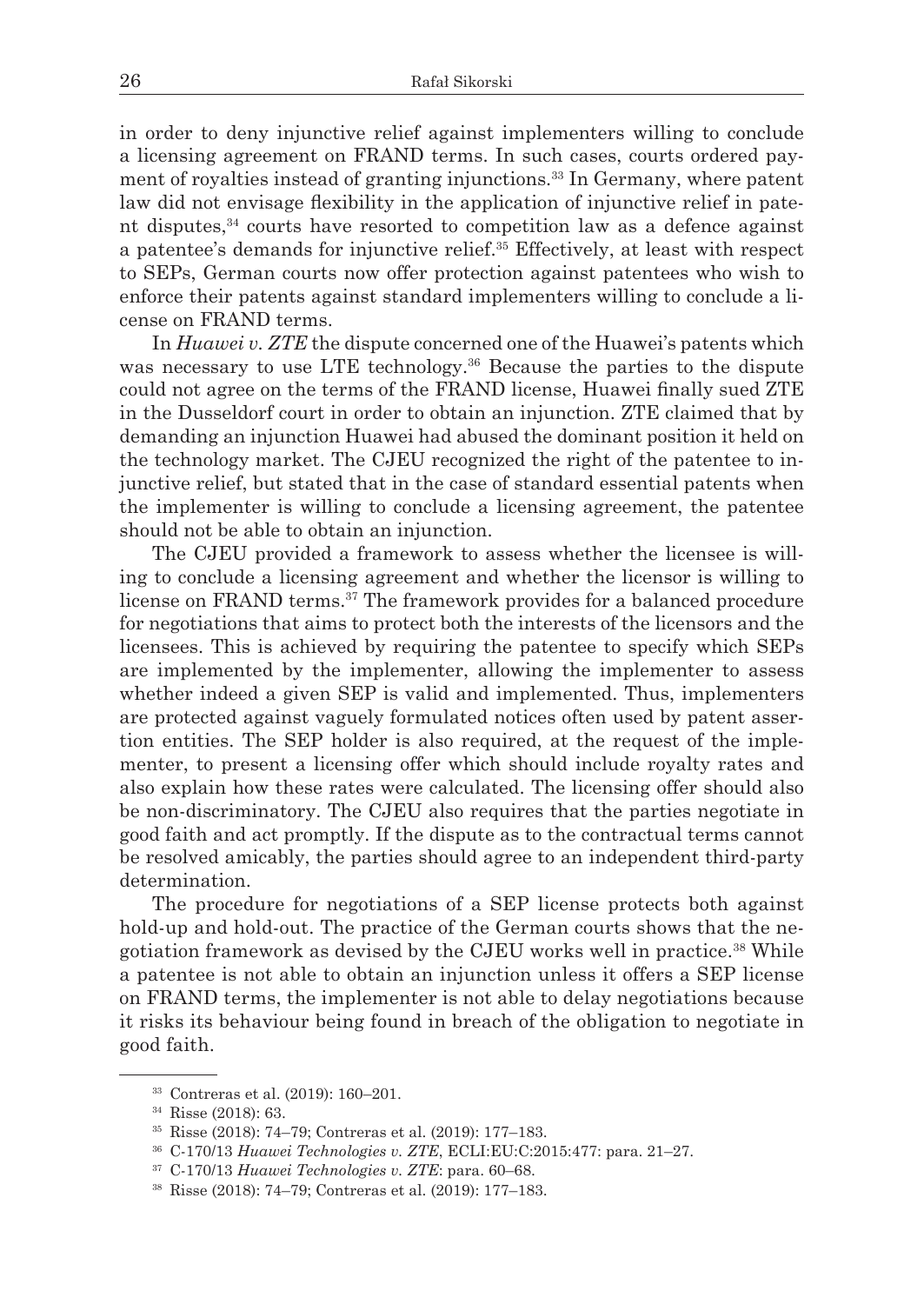#### **VI. REFUSAL TO LICENSE SEPs AT COMPONENT LEVEL**

Recently, the most controversial disputes related to access to standard essential patents concern licensing SEPs at component or end product level. Courts and competition authorities in multiple jurisdictions around the world have faced this issue in recent years.<sup>39</sup> Some SEP holders decided to license manufacturers of end products only, rather than the manufacturers of components who implement inventions protected by SEPs. In such cases, establishing exclusionary behaviour is not always as obvious as it may seem at first sight. If the patentee licenses at the end product manufacturer level, while at the same time consistently refrains from seeking injunctive relief against component level manufacturers, then it is possible that such refusal will not harm competition.<sup>40</sup> In particular, refusal in these circumstances does not necessarily have to exclude standard implementers from the market.<sup>41</sup> Thus, though theoretically it is possible that refusals to license at component level will not result in the exclusion of competitors, in practice however such refusals have often been coupled with other anti-competitive practices which altogether led to market foreclosure.

The problem is best illustrated by the facts of a now widely discussed US antitrust case, namely *Federal Trade Commission v. Qualcomm*, as well as antitrust proceedings in other jurisdictions in the EU and Asia.42 Qualcomm is a manufacturer of chips that comply with 3G and 4G telecommunication standards and enable communication with cellular communication networks. Qualcomm holds strong market power on the chip market and manufacturers of end products, such as smartphones, are dependent on Qualcomm's chips. Without Qualcomm's chip supplies, producers of final products would not be able to supply markets with their products because other chip manufacturers were not able to supply the required chips in sufficient quantities.

Qualcomm also owns patents essential to the practice of 3G and 4G telecommunications standards. In addition, Qualcomm owns a large portfolio of non-SEPs as well as other SEPs concerning other standards. Like other participants in the standard-setting process, it pledged to license its patents to every willing licensee on FRAND terms. Qualcomm initially licensed its SEPs portfolio to all willing licensees, irrespective of the level of the supply chain at which they operated. Later, however, Qualcomm decided not to license rival chip manufacturers. Instead, it began to license manufacturers of end products, and it also raised the level of running royalties: from 3% calculated against the price of chips, to 5% calculated against the price of the final product incorporating Qualcomm's patented technology.

Qualcomm not only refused to license competing chip manufacturers. It also adopted a 'no license, no chips policy', making the supply of chips to

<sup>39</sup> See above, the cases referred to in Section III. 40 Padilla, Wong-Ervin (2016): 18–20.

<sup>41</sup> Padilla, Wong-Ervin (2016): 18–20.

<sup>42</sup> See cases referred to in footnotes 15–18.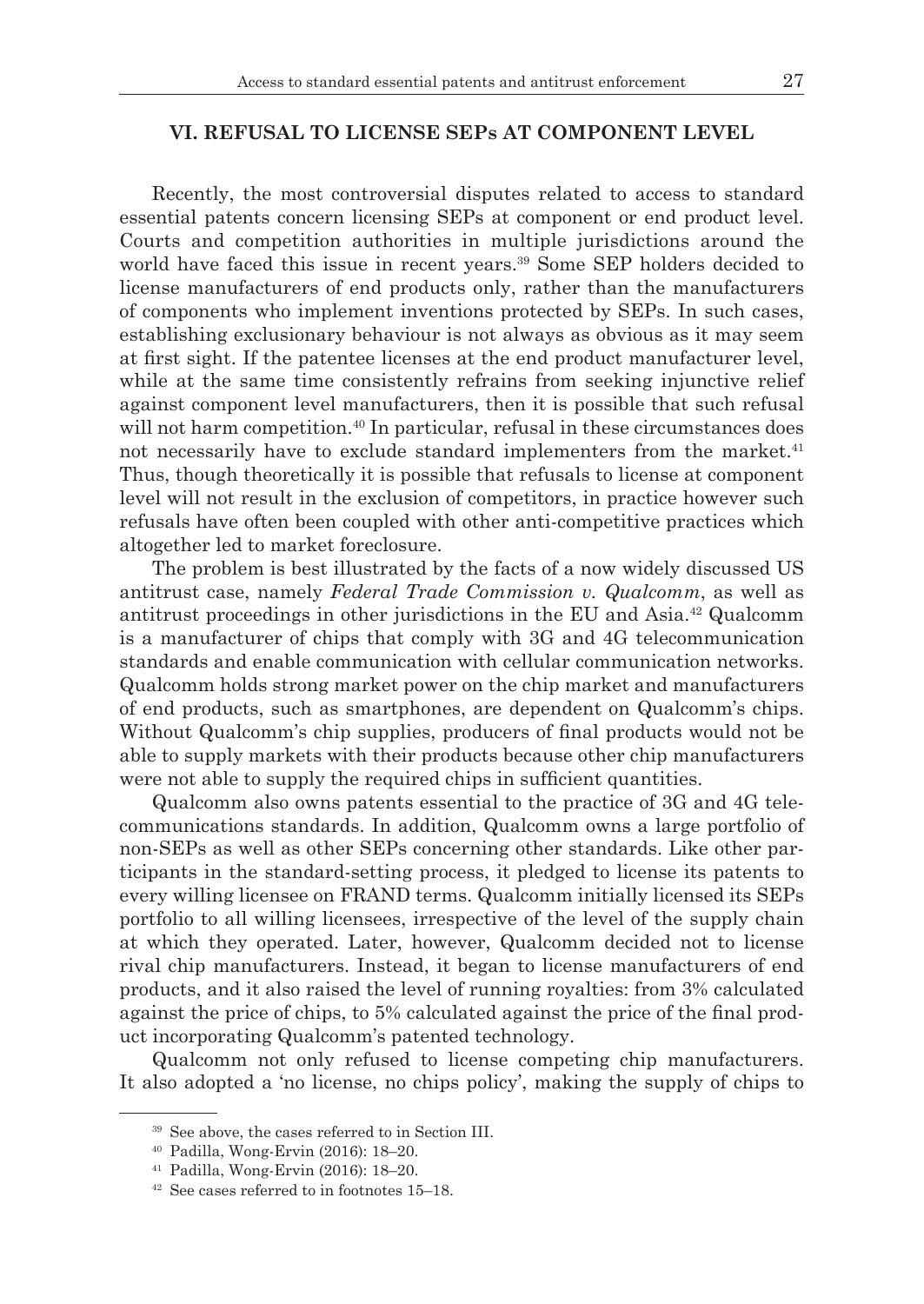producers of end products dependent on the conclusion of a SEP licensing agreement. Qualcomm offered discounts and rebates to its customers, making them conditional on the purchase of its own chips. It also concluded exclusive dealing arrangements concerning the supply of chips with one of its most important customers. Qualcomm's other licensing terms also raised significant concerns. Firstly, it initially licensed a patent portfolio comprised of SEPs and non-SEPs. Secondly, Qualcomm forced some of its licensees to cross-license their patents on a royalty-free basis and additionally also demanded that such licensees agree not to assert their patents against Qualcomm's other licensees. Thirdly, in some agreements Qualcomm required royalty payments after the expiry of the licensed patents.

Qualcomm refused to conclude SEP licenses with other chip manufacturers, its actual or potential competitors, and instead licensed only at the end product level. Qualcomm admitted that royalties were set as a percentage of the value of the end product. Thus, Qualcomm earned more by licensing at the end product level. Additionally, Qualcomm had a rebates scheme for those who bought its chips. It also entered into exclusive supply arrangements with those end product manufacturers. In practice, these additional arrangements resulted in the chips of other manufacturers' being more expensive for the end manufacturers than those of Qualcomm.

Qualcomm's conduct was clearly exclusionary. It resulted in serious competitive harm. There was sufficient evidence that as a result of Qualcomm's licensing policy Qualcomm's competitors had decided to exit the market. There was also ample proof that Qualcomm effectively raised its competitors' costs, making their chips more expensive. Qualcomm's customers had no incentives to purchase third-party chips as they obtained discounts and rebates only when they bought chips from Qualcomm. When manufacturers of end products bought chips from Qualcomm's competitors, they would still have to pay royalties but would not be entitled to rebates or discounts. What is more, as a result of refusing to license its competitors, Qualcomm was allowed to raise its royalties. By calculating the royalties on the price of the handset rather than the component, Qualcomm was able to extract much higher royalties, which the Court in *FTC v. Qualcomm* viewed as 'unreasonably high'.43

Recently, there have been similar disputes over component level licensing in the automotive industry, as the SEP holders – owners of patents reading on telecommunications standards – preferred to license at the car manufacturers' level rather than at the component manufacturers' level.44 Car manufacturers produce their products using multiple components com-

<sup>43</sup> *FTC v. Qualcomm*: 84. 44 See the discussion concerning licensing in the automotive industry in: Brief of *amicus curiae* Continental Automotive Systems, Inc. and Denso Corporation in support of Appellee Federal Trade Commission (in case *FTC v. Qualcomm*), 29 November 2019 (CAS Brief); Brief of Association of Global Automakers and Alliance of Automobile Manufacturers as *Amici Curiae* Supporting Appellee (in case *FTC v. Qualcomm*), 29 November 2019 (AGA Brief) as well as by Florian Muller at <http://www.fosspatents.com>.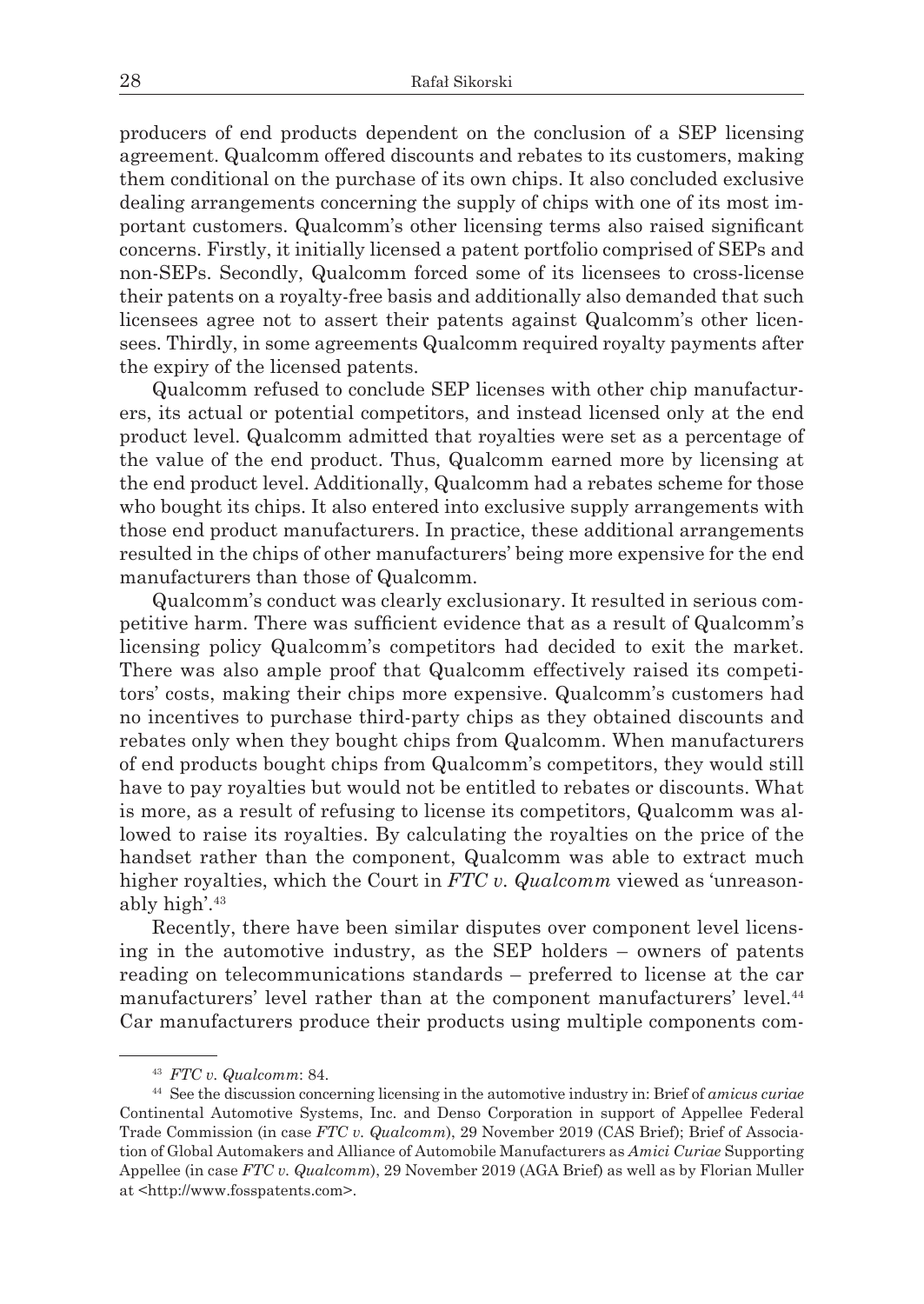ing from numerous suppliers. In order to ensure that their products can properly communicate, car manufacturers equip their cars with telematic control units. The producers of these telematic control units – referred to in the automotive industry as Tier One suppliers – buy modules for their products from Tier Two suppliers, who in turn buy the chips from Tier Three suppliers, namely chip manufacturers (including Qualcomm). It is in fact only the Tier Three manufacturers who implement inventions protected by SEPs into chips. SEP holders also refused to license all component suppliers even though at the standard-setting stage they voluntarily pledged to license their SEPs on FRAND terms to all willing licensees. Instead, these SEP holders preferred to license at the end product level. Again, the licensing scheme was supposed to conceal the desire by patentees to obtain the highest possible royalties, and again the royalties were calculated as a percentage of the product price. Disputes over refusals to license component makers are now pending before German courts.

Refusals to license component makers are strongly criticized. Firstly, final product manufacturers want to obtain fully licensed components from their makers.45 When licensing occurs at the component level, then together with the sale of the SEP implementing component, patents are exhausted and products incorporating patented inventions may freely circulate on the market.<sup>46</sup> Quite understandably, manufacturers of highly complex final products do not want to get involved in negotiations over the licensing of technologies implemented in components. They may be discouraged from buying unlicensed products and risking patent infringement disputes. That in turn may influence component makers' willingness to invest in making such components and to engage in component design and development. $47$  Consequently, some may be discouraged from entering a component market, while others may be forced to exit.<sup>48</sup>

Secondly, it is the component manufacturer who is in a better position to assess the essentiality and validity of a particular standard essential patent.49 Additionally, the actual implementer is in a better position to assess the value of the contribution made by a given invention.<sup>50</sup> In fact, the informational asymmetry becomes only greater as we move from the component level to the end product supply level in such a complicated sector as the automotive sector.<sup>51</sup> What is more, the component manufacturer has a greater incentive to fight for the proper level of the licensing fee, because the royalty is much greater in proportion to the price of the component than to the overall cost of the end product.<sup>52</sup> By denying licenses to component manufacturers, SEP

- <sup>48</sup> CAS Brief: 10–12.
- <sup>49</sup> CAS Brief: 19; AGA Brief: 13.
- <sup>50</sup> CAS Brief: 19; AGA Brief: 13.
- <sup>51</sup> CAS Brief: 18; AGA Brief: 15–18.
- <sup>52</sup> CAS Brief: 21.

 $45$  CAS Brief: 8.<br> $46$  AGA Brief: 6.

<sup>47</sup> CAS Brief: 9.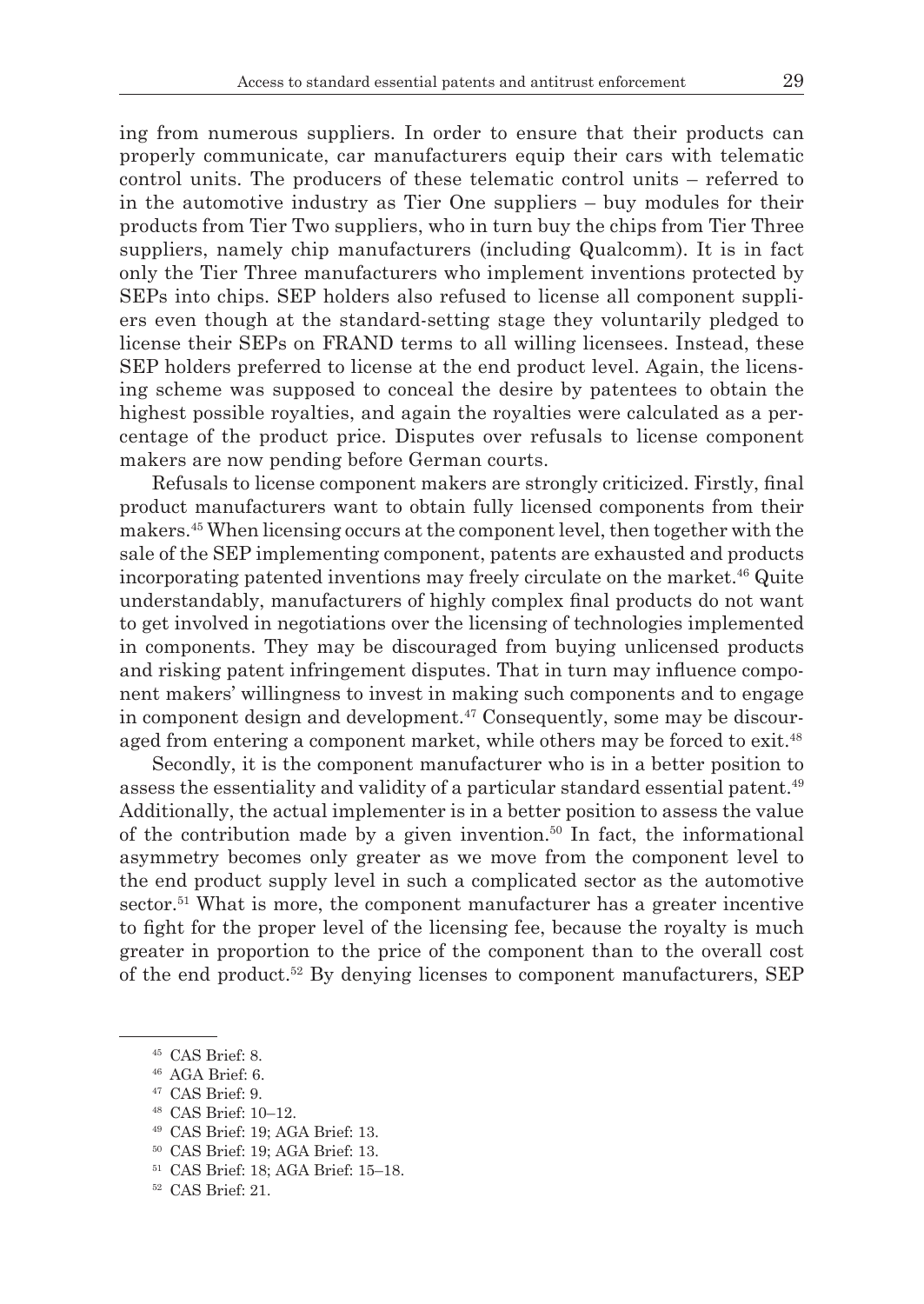holders might be able to charge more at end product level which may in turn lead to higher prices of end products for consumers.<sup>53</sup>

Thirdly, patentees who set the rates based on the total value of the final product benefit from the value of all innovation embodied in the whole product rather than in a much smaller component<sup>54</sup>. This in fact introduces a form of a tax for the benefit of the SEP owners and results in the overcompensation of the SEP holders.<sup>55</sup> This is problematic. Allowing SEP owners to benefit from a value that is attributable to third party inventions rather than their own SEPs leads to such overcompensation. A properly balanced patent system should not allow for such excessive compensation. After all, what constitutes an additional and unjustified reward for one set of patentees is at the same time an unjustified cost for the technology users on a given market.

In most of the cases, refusals to license at the component level will breach the FRAND commitment made by the SEP holders to the standard setting organization at the standard setting stage.<sup>56</sup> A patent injunction against an implementer operating at the component level, when such an implementer is willing to conclude a license, is also unlikely in many jurisdictions. The problem is whether such a breach necessarily implies a breach of competition law. That does not necessarily have to be the case. If there is no harm to competition, no breach of competition rules can be assumed. It is widely accepted that antitrust law – whether it is Article 2 Sherman Act in the US or Article 102 TFUE in the EU – requires that harm to competition be established.

There may be no harm to competition when the SEP holder licenses manufacturers of final products rather than manufacturers of components. As has already been observed above, this will be the case when the SEP holder does not, neither directly nor indirectly, discriminate against final product manufacturers on the basis of the components' source, and when the patentee does not assert their patents against any of the component manufacturers.<sup>57</sup> Transparency with respect to the licensing scheme adopted would be very helpful in assessing the likelihood of such harm. This can be achieved if the SEP licensor publishes its licensing terms. Harm to competition is more likely when the SEP holder is a vertically integrated company, that is, if it operates both on the product and technology markets and competes with other component manufacturers. It is clear that a non-vertically integrated SEP holder will have no incentives to foreclose any of the competitors operating on the product market where the SEP protected inventions are implemented. In such circumstances the fact that a refusal could at the same time constitute a breach of obligations towards the standard setting organization, and result from a FRAND commitment made during a standard-setting process, cannot not influence the antitrust assessment of such conduct.

<sup>53</sup> CAS Brief: 23.

<sup>54</sup> CAS Brief: 17–18; AGA Brief: 21.

<sup>55</sup> CAS Brief: 22; AGA Brief: 9.

<sup>56</sup> Contreras, Layne-Farrar (2018a): 200–202. There the authors discuss the issue referring to US cases interpreting IPR policies of standard developing organizations. 57 Padilla, Wong-Ervin (2016): 18–20.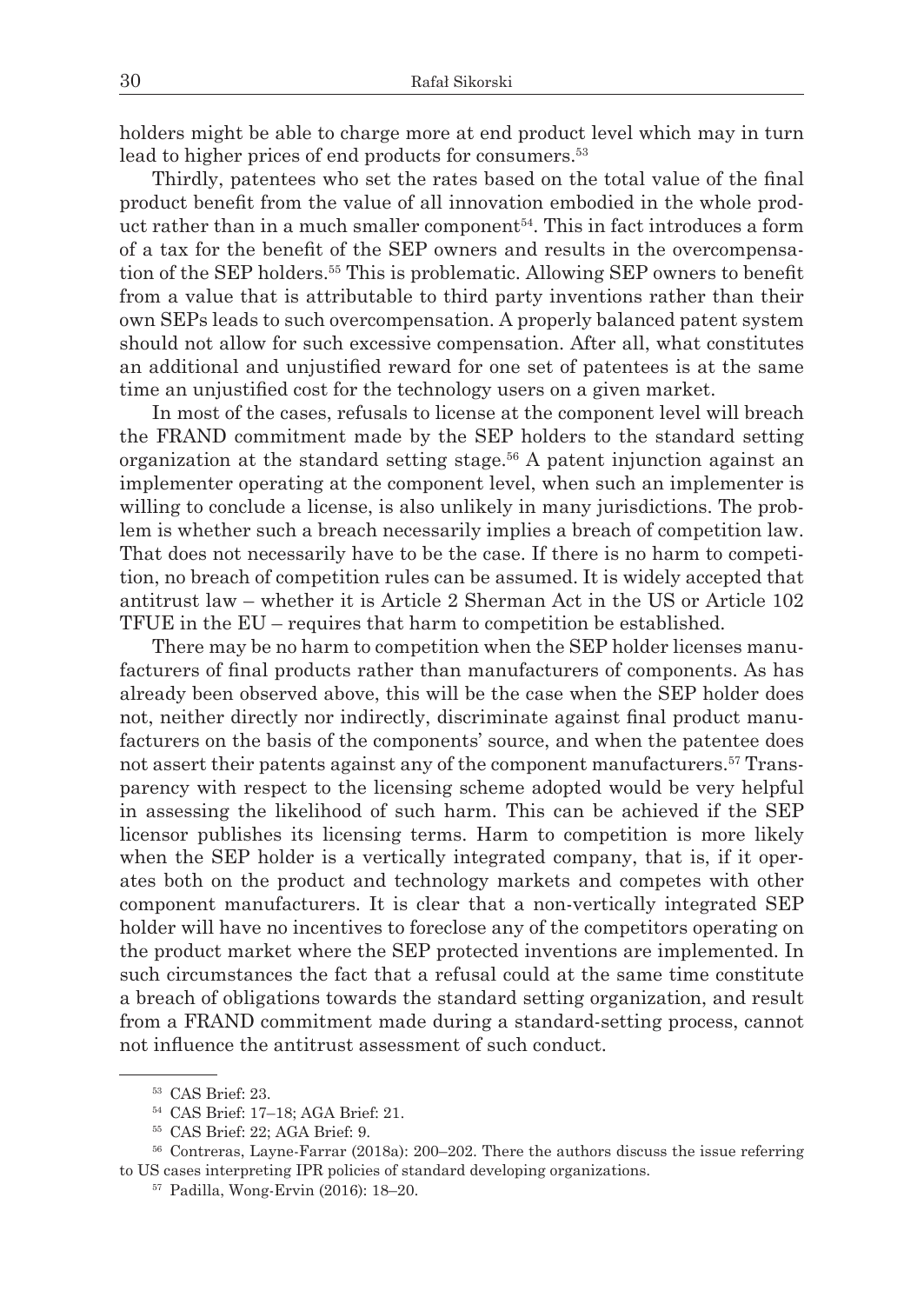In the disputes with Qualcomm, the competition authorities in numerous jurisdictions dealt with a SEP holder who was also present on the product market (chip market). Qualcomm was a vertically integrated company and apart from being present on the technology market, it also had a very strong position on the downstream chip market. The manufacturers of mobile devices were dependent on the supply of Qualcomm's chips. Chip sales on that downstream market were a source of substantial income for the company. Not surprisingly, Qualcomm had an incentive to adopt a licensing policy that would strengthen its position on the product market. It adopted a licensing model whereby it refused to license other component manufacturers and instead licensed manufacturers of final products. Qualcomm offered discounts and rebates to those manufacturers who used Qualcomm chips. This led to higher royalties for those manufacturers who used chips from sources other than Qualcomm's. Thus, the manufacturers of final products had absolutely no incentive to source chips from Qualcomm's competitors. During the period when Qualcomm adopted its licensing policy, coupled with exclusive dealing arrangements and rebates or discounts, most competitors exited the chip market.

Qualcomm's anticompetitive conduct was a combination of refusal to license its SEPs at the component level with certain other competition restricting clauses, such as exclusive dealing and rebate payment schemes that constituted an incentive to buy Qualcomm chips. The exclusionary nature of Qualcomm's practice was thus evident. Interestingly, Qualcomm's practice was also clearly exploitative. By moving from the level of component manufacturers to that of the final product manufacturers, Qualcomm sought to broaden its base for calculating running royalties. This consequently led to higher prices for customers of end products, as the higher royalty was most likely included in the final price. The ubiquitous use of Qualcomm's chips implies that quite a substantial number of customers must have been worse off as a result of Qualcomm's practices.

#### **VII. CONCLUDING REMARKS**

Access to technologies protected by SEPs has triggered numerous patent wars. Interestingly, these wars were primarily wars between smartphone manufacturers concerning telecommunication standards such as 3G and 4G. But with the emergence of 5G and the IoT, these wars are likely to be fought on markets for numerous other products that will implement standard communication technologies.

This paper shows that the refusal to license at the component level does not have to harm competition. This would be the case if the SEP holder does not discriminate against manufacturers of end products in terms of the source of the components they use. The fact that a licensor is not present on the market for components is a strong indicator that they would have no interest in harming competition at the component level.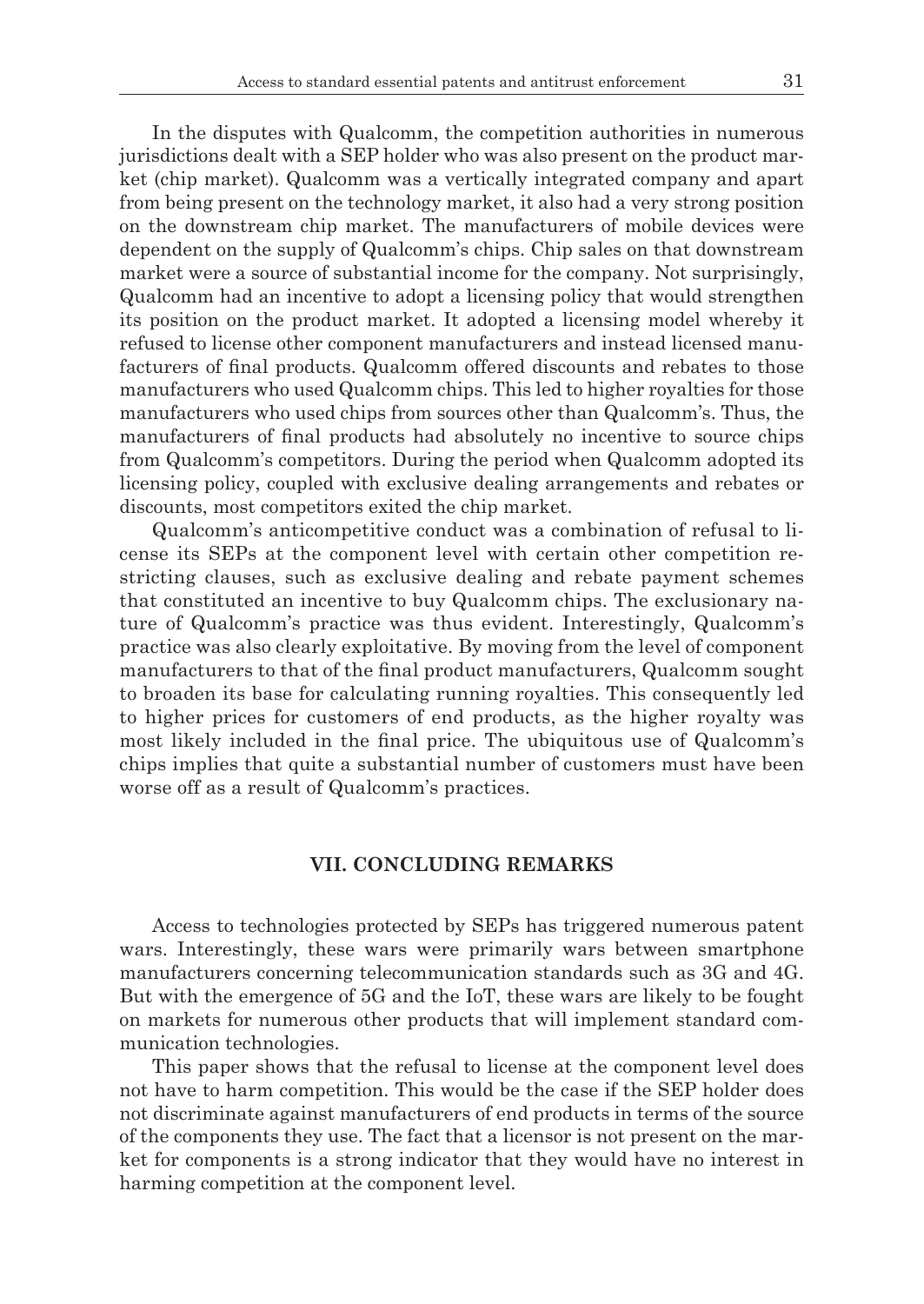However, a vertically integrated SEP holder will have much stronger incentives to harm competition on the product market. By refusing to license other component manufacturers it may make their products much less attractive for end product manufacturers. This will especially be the case if end product manufacturers can obtain more favourable licensing terms, such as additional rebates, if they source their components from a vertically integrated SEP holder rather than its competitors. The decisions by competition authorities and courts in the EU, Asia and the US show that some vertically integrated SEP holders are less likely to resist the temptation to harm competition on the markets for components.

*Rafał Sikorski Adam Mickiewicz University, Poznań rms@amu.edu.pl https://orcid.org/0000-0002-1877-6777*

- Biddle, C.B. (2018). No standards for standards: understanding the ICT standards-development ecosystem, [in:] J. Contreras (ed.), The Cambridge Handbook of Technical Standardization Law. Cambridge: 17–28.
- Contreras, J. (2018). Introduction, [in:] J. Contreras (ed.), The Cambridge Handbook of Technical Standardization Law. Cambridge: 1–4.
- Contreras, J., Layne-Farrar, A. (2018a). Non-discrimination and FRAND commitments, [in:] J. Contreras (ed.), The Cambridge Handbook of Technical Standardization Law. Cambridge: 186–208.
- Contreras, J., Cotter, T.F., Jong, S.J., Love, B.J., Petit, N., Picht, P., Siebrasse, N.V., Sikorski, R., Suzuki, M., de Werra, J. (2019). The Effect of FRAND Commitments on Patent Remedies [in:] C.B. Biddle, J.L. Contreras, B.J. Love, N.V. Siebrasse (eds.), Patent Remedies for Complex Products. Cambridge: 160–201.
- Delrahim, M. (2018). The "New Madison" approach to antitrust and intellectual property law, Philadelphia, 16 March 2018. <https://www.justice.gov/opa/speech/file/1044316/download>.
- Delrahim, M. (2017). Take it to the limit: respecting innovation incentives in the application of antitrust law, Los Angeles, 10 November 2017. <https://www.justice.gov/opa/speech/file/ 1010746/download>.
- Gupta, K. (2018). How SSOs work: unpacking the mobile industry's 3GPP standards, [in:] J. Contreras (ed.), The Cambridge Handbook of Technical Standardization Law. Cambridge: 29–44.
- Gupta, K. (2019). 5G and its anticipated intellectual property and antitrust policy issues. CPI Antitrust Chronicle, September 2019: 29–34.
- Hovenkamp, H.J. (2019). FRAND and Antitrust Faculty Scholarship at Penn Law. <https://scholarship.law.upenn.edu/faculty\_scholarship/2093>.
- Lemley, M.A., Shapiro, C. (2007). Patent hold-up and royalty stacking. Texas Law Review 85: 1991–2049.
- Padilla, J., Wong-Ervin, K.W. (2016). Portfolio Licensing at the End-User Device Level: Analyzing Refusals to License FRAND-Assured Standard-Essential Patents at the Component Level. <https://ssrn.com/abstract=2806688>.
- Pohlmann, T., Blind, K. (2016). Landscaping Study on Standard Essential Patents (SEPs), Study commissioned by DG Grow, European Union.
- Regibeau, P., de Cornick, R., Zenger, H. (2016). Transparency, Predictability, and Efficiency of SSO-based Standardization and SEP Licensing. A Report for the European Commission. European Union.
- Risse, A. (2018). Injunctions in Germany, [in:] R. Sikorski (ed.), Patent Law Injunctions. Alphen Aan den Rijn: 63–86.